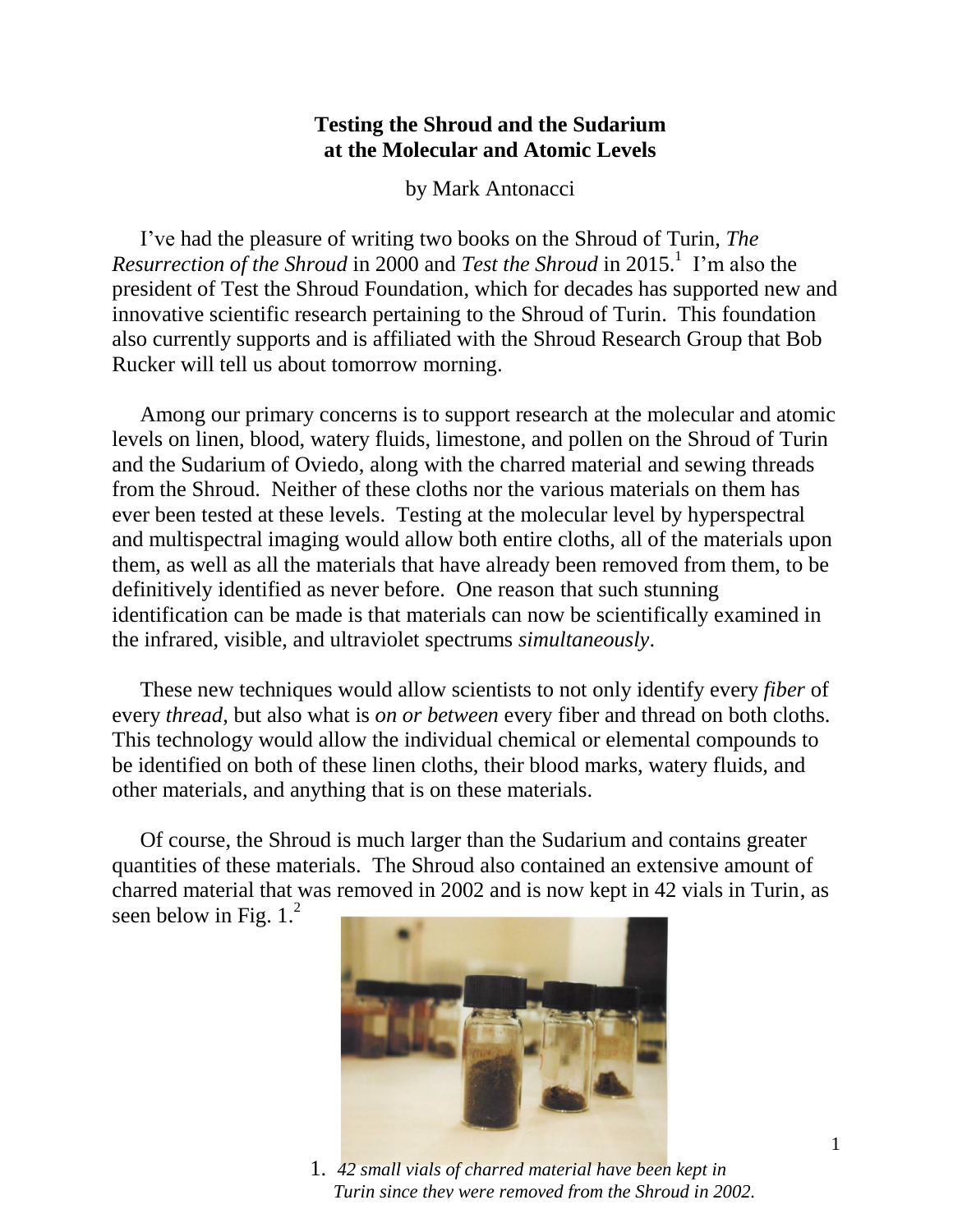These charred materials and any materials that were on them or vacuumed with them from the Shroud should be *initially* examined at the molecular level. In the extra session tomorrow, we will see how merely examining a *tiny part* of the charred materials at the atomic level could yield some of the most important information ever discovered from the Shroud.

The Shroud also has approximately 13 feet of sewing threads that run parallel with and about 3 inches from the edge of one long side of the Shroud, as seen below in Fig. 2.



*2. The line of sewing threads can be seen near the bottom of the horizontal Shroud.*

As seen in Figs. 3 and 4 below, this long seam has been carefully folded onto and sewn from the reverse side of the Shroud so it appears flat and hardly noticeable on the front side. This also causes the reverse side to have a raised or rolled effect that is noticeably similar to the hems of cloths found in the tombs of the Jewish fortress of Masada destroyed in 73 A.D.<sup>3</sup>



**Fig. 3 & 4** *The Shroud's seam has been folded onto and sewn from the reverse*  *side so it appears flat and hardly noticeable on the front side.*

The part of the Shroud linen that is between the sewing threads and the long edge of the Shroud is called the side strip. Removing the backing cloth and examining both sides of the entire side strip and the main portion of the Shroud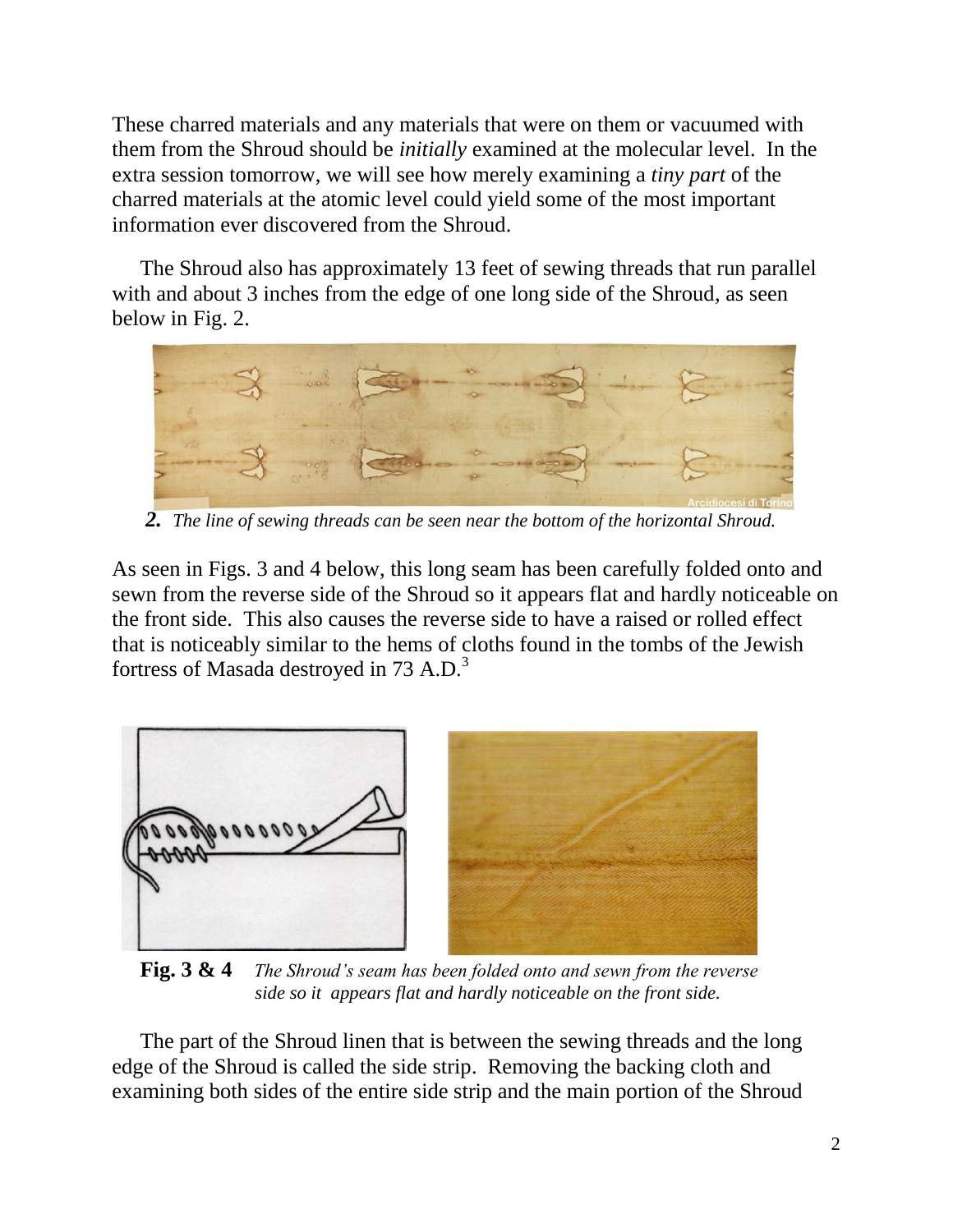linen at the molecular level could *definitively* tell whether the linen in the side strip came from the same bolt of fabric as the main part of the Shroud or is added material. (It would also inform scientists of the chemical composition of the sewing threads, thus allowing small portions of the abundant sewing threads to also be tested at the atomic level.)

Examining both sides of the Shroud and the side strip at the molecular level would also *definitively* tell us whether the Shroud was invisibly rewoven at or near the site that was radiocarbon dated in 1978. Photomicrographs, x-ray fluorescence, and radiographs of the Shroud from 1978, as well as visual inspections of both sides of the cloth at or near the radiocarbon site by many experts and observers in 2002, indicate that it was not rewoven at or near this location. 4

Examining the Shroud at the molecular level could identify *any* natural or artificial products on the Shroud and whether they have effected or caused the cloth's unique full-length frontal and dorsal body images, it's aberrant and unreliable carbon date, or effected the appearance or composition of the blood marks. In other words, every naturalistic and artistic hypothesis that attempts to explain the appearance, composition, and cause of the Shroud's body images, its blood marks, or its controversial carbon dating can be simultaneously tested by examining the entire cloth at the molecular level.

The Shroud's scorch marks, burn holes, and water stains could be similarly examined. Furthermore, *additional pollens and limestone* could also be located, especially on the *outer side* of the Shroud, which has never been examined for pollen or limestone. The outer side of the dorsal image would have lain directly on the limestone floor of the man's burial tomb.

Among other outstanding questions that molecular microscopy could shed new light on or definitively resolve are:

- whether the body images are comprised of oxidized, dehydrated cellulose;
- consisting of double-bonded carbon or oxygen atoms that were originally single-bonded together within the Shroud linen;
- whether some of the molecular bonds in the non-crystalline regions of the Shroud's cellulose have broken and reformed;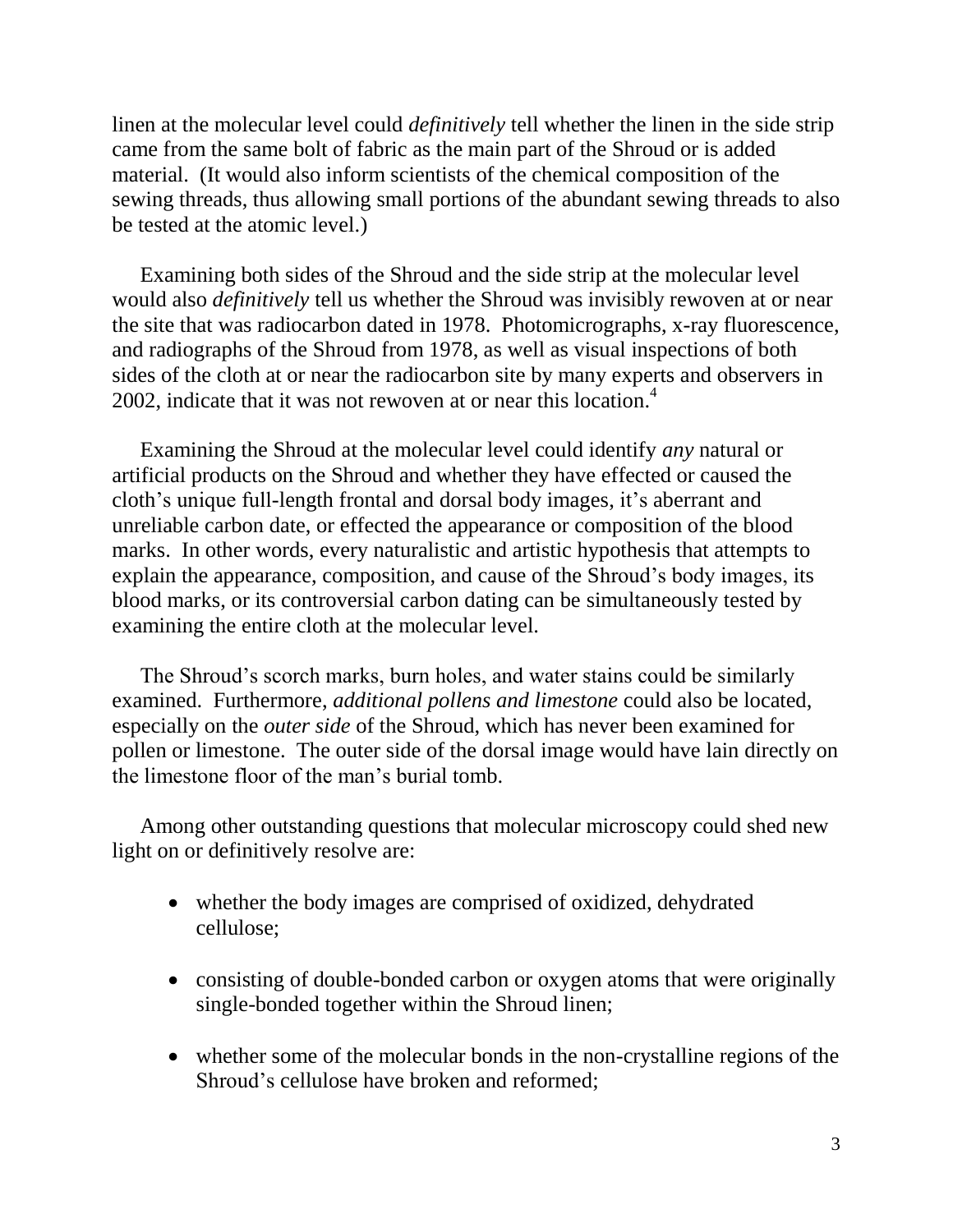- the types of limestone or pollen or other material on the Shroud. (This technology could possibly add clarification to previous identifications of pollen species or genera on the Shroud.);
- whether there are two separate sets of water stains on the Shroud from two different events that occurred centuries apart.
- whether discoloration is found on the Shroud linen where coin features and flower parts have been identified.
- whether discoloration is found on the outer side of the cloth at the hands and face.

Examining the entire Shroud by hyper or multi-spectral imaging or other technology could also reveal what areas of the Shroud to avoid or concentrate on for future research. For example, parts of the cloth containing starch or wax or other foreign materials that could chemically bind to the cellulose, not be detected with the naked eye, and not be removed by standard pretreatment cleaning processes might be avoided. In the same vein, parts of the cloth containing critical indigenous elements such as calcium, chlorine or nitrogen could be revealed and provide special areas of concentration.

The above findings merely comprise the primary or initial things to look for by examining the Shroud at the molecular or other very intricate or superficial levels. This technology could *non-destructively* scan the entire Shroud in a matter of hours and provide so much information that it could take years for scientists to collate and analyze all of its data. It could provide many many times more information than has been acquired since 1898, when scientific technology was first applied to the Shroud.

I last wrote at length about molecular microscopy in *Test the Shroud* (St. Louis, Forefront Publishing Co., 2015) in 2015, when multi-spectral imaging viewed through a desk-top size FTIR microscope (in Fig. 5 below) was the best available equipment that I was aware of.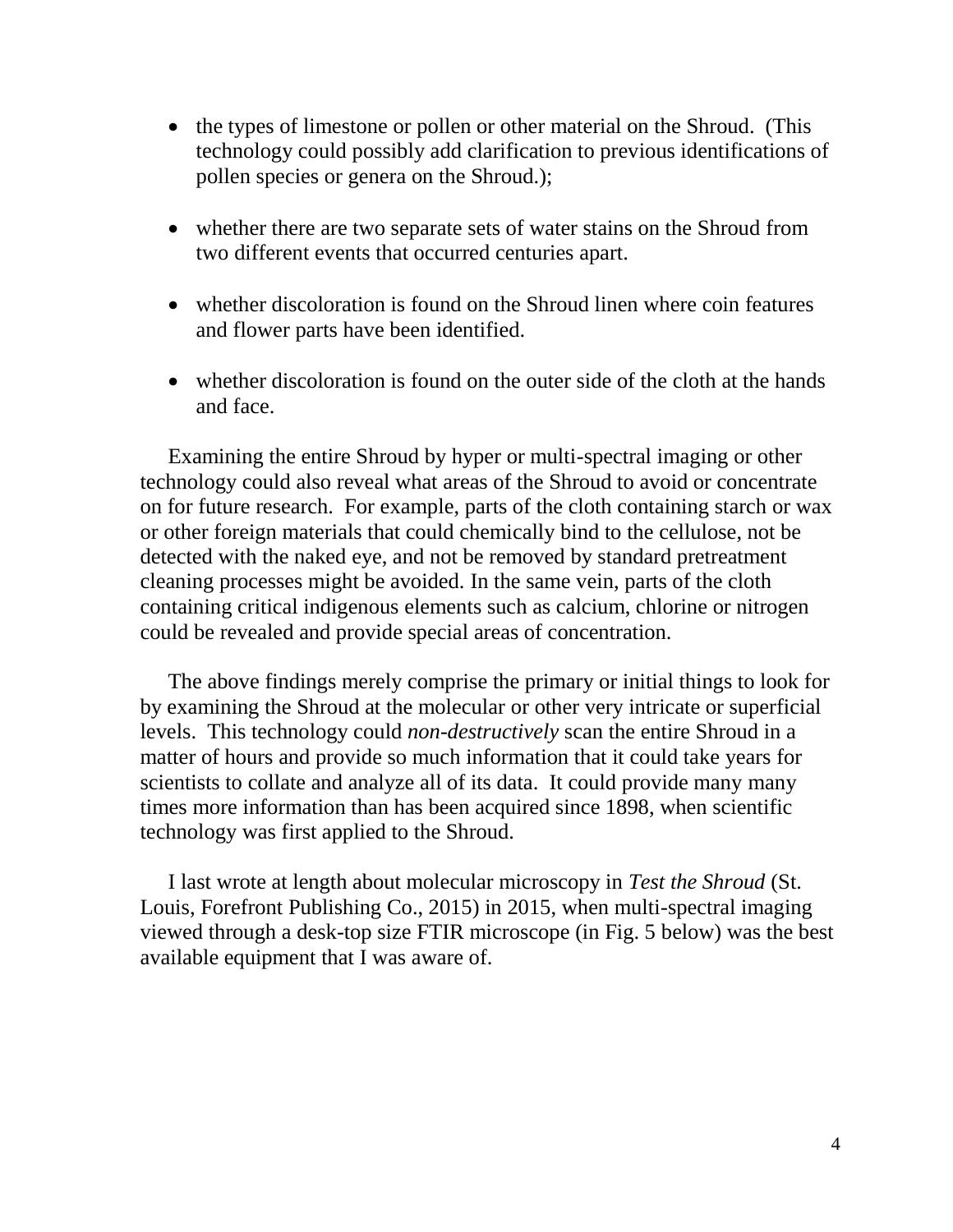

**Fig. 5** *Cary 620 FTIR microscope and imaging system.*

However, it would have been quite difficult to examine a cloth 14' 3'' long and over 3 ½' wide (4.34 m x 1.10 m) with such a small viewing mechanism as found with the FTIR microscope above. This problem has now been completely resolved with a version of hyper-spectral imaging seen in Fig. 6 below.



Hand held devises are also available to gather information from large objects like the Shroud.

Hyper and multi-spectral imaging and similar techniques could acquire such detailed and multiple amounts of information at the molecular and other levels of the blood and watery fluids on *both* the Shroud and the Sudarium as to constitute a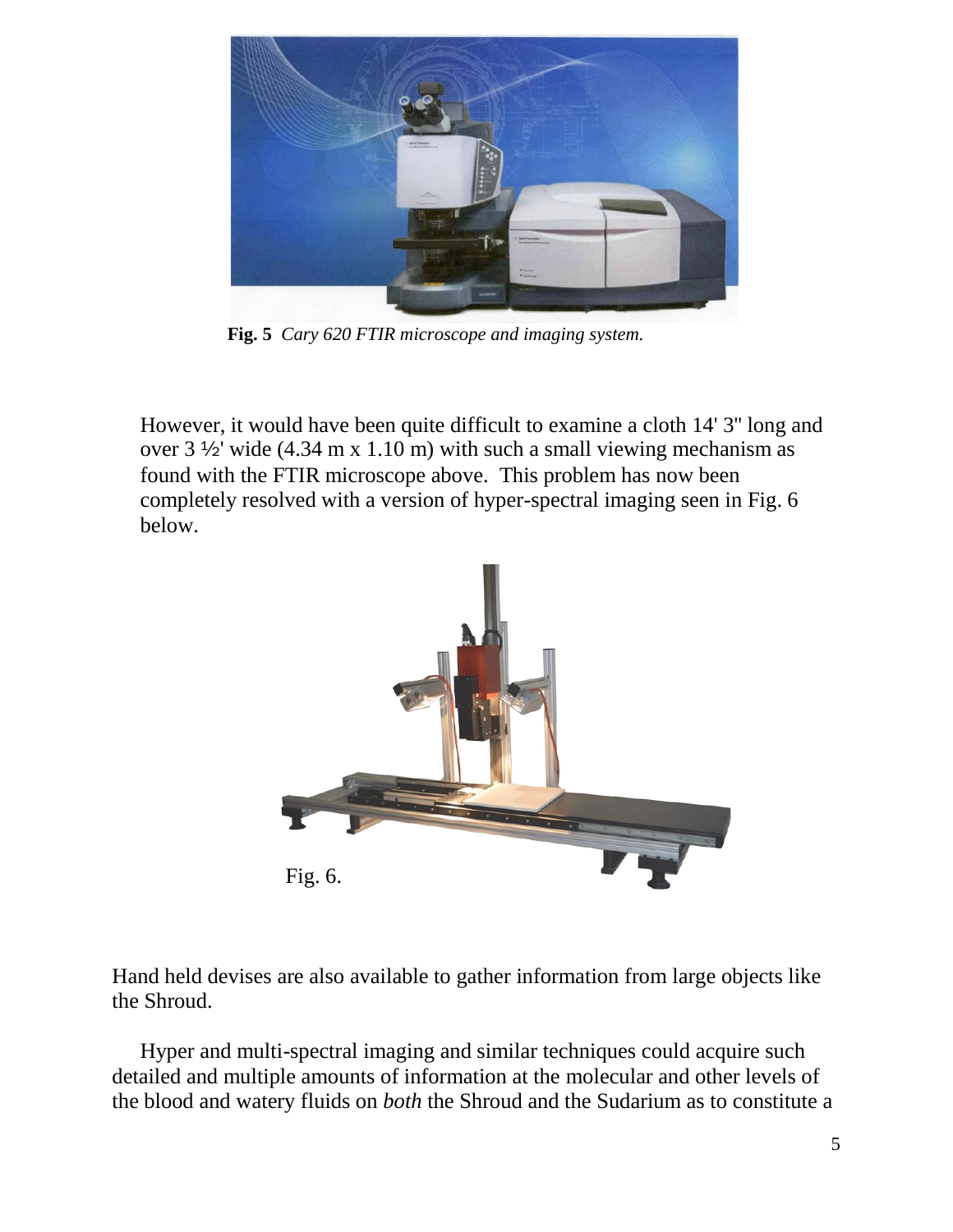virtual "fingerprint" of the man's vital fluids. This detailed information from such chemically-rich bodily fluids could even scientifically indicate whether the blood and watery fluids on these cloths were from the same individual!

Irradiating control linen with a variety of low-energy radiation and comparing their findings at the molecular and other sensitive levels, both *before and after* they have been artificially aged, to those from the Shroud, could also indicate if the Shroud was irradiated with radiation. One or a combination of these low-energy forms of radiation could have effected or caused the Shroud's unique body images, the appearance of the blood marks, and the Shroud's aberrant radiocarbon dating.

More importantly, examining the Shroud and the Sudarium at the atomic level could definitively prove whether these cloths, their blood, watery fluids, and other materials upon them were irradiated with a unique form of radiation that was not even discovered until the  $20<sup>th</sup>$  century. Although this form of radiation would not have caused the Shroud's body images, it could explain the still-red color of the Shroud's blood and *easily* explain the unreliable and controversial carbon dating results. In the extra session, Bob Rucker and I will discuss how testing the Shroud (and other materials that were originally on it) by this minimally invasive technique could prove with *billions* of *unforgable* items of evidence that radiation miraculously emanated from the multiply-wounded, crucified corpse wrapped within this cloth, the amount of radiation that was received at each location, when this unprecedented radiating event occurred, where it happened, and the identity of this individual.

I'm not against applying more advanced testing methods to the Shroud's blood in the future to confirm earlier consistent findings that it was human blood. New testing procedures can now more definitively confirm that the blood is from a human being as opposed to a primate.<sup>5</sup> Yet, the vast majority of the Shroud's 150 or more blood marks either formed directly at the site of the wounds (i.e. the 100 or so scourge marks) or flowed from them, and the bodily features, reactions, and full-length images are clearly those of a human man and not those of a primate. Moreover, testing the Shroud's blood at the atomic level could more definitely determine whether neutrons radiated from a multiply-wounded, crucified corpse wrapped in the Shroud, the age of the blood, when this miraculous radiating event occurred, where it happened, and the identity of the victim, than all other forms of laboratory testing. The necessarily limited amount of blood that might be removed from the Shroud and tested at a laboratory, should first (or also) be applied toward testing it at the atomic level.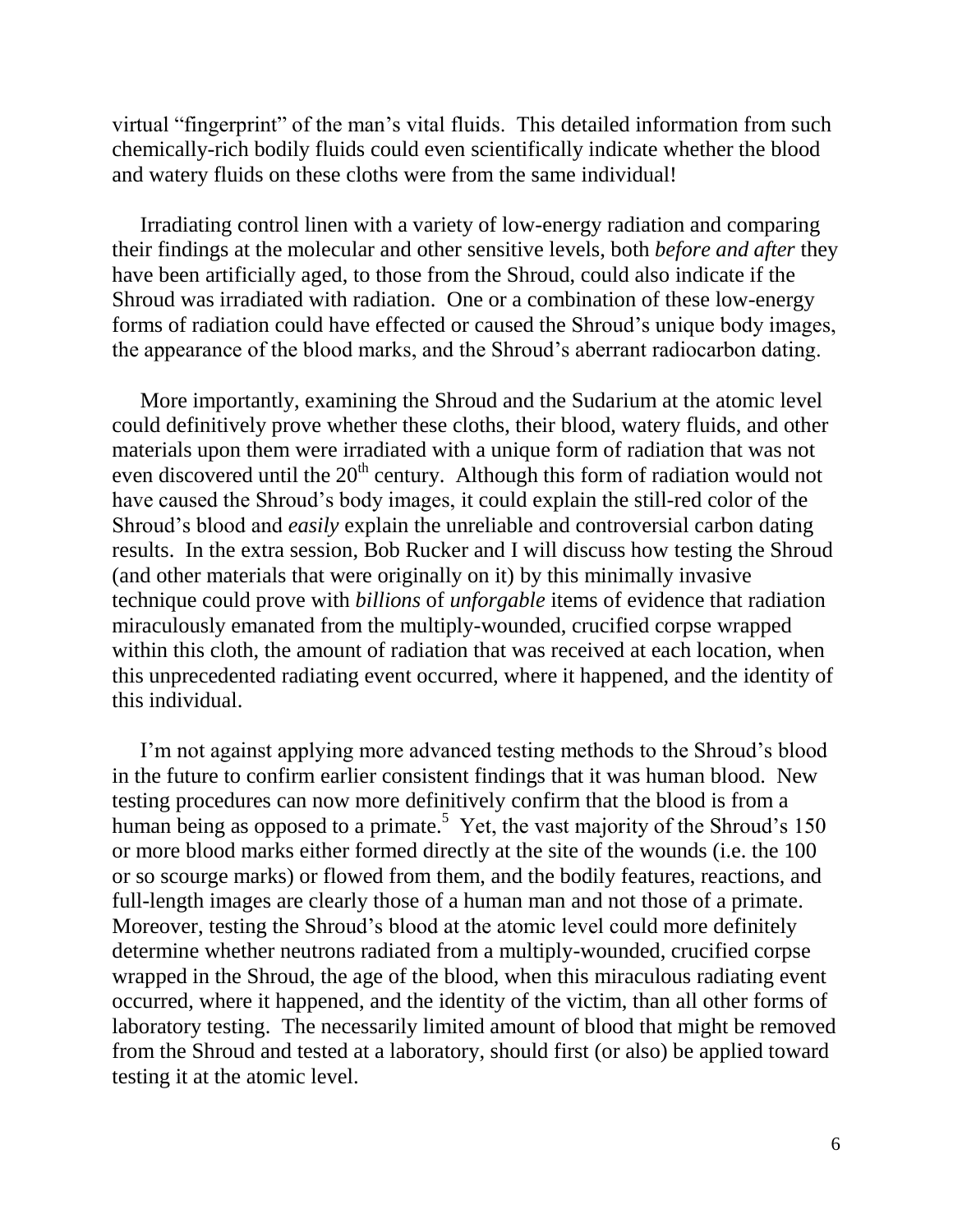After examining two blood samples taken from the Shroud at the back of the head, Dr. Victor Tryon of the University of Texas found human DNA with both X and Y chromosomes present in the samples, confirming that the Shroud's blood came from a human male. In addition, he found that the DNA was very degraded, which is consistent with ancient DNA.<sup>6</sup> Current scientific consensus requires at least 12 different blood samples from various areas on the cloth to confirm that the DNA belongs to the man wrapped in the Shroud. This is likely due to the fact that many people throughout the centuries have handled the Shroud—as caretakers, or for exhibitions, or repairs, or examinations through 2002. Well over fifty different artists have also been documented to have sanctified their paintings by laying them on the Shroud. Anyone who has handled the Shroud could have left his or her DNA on it.

However, even if a dozen different samples could be acquired containing X and Y chromosomes, they would comprise only minor additional parts of an entire body of medical, anatomical, chemical, archaeological, historical and visual evidence to indicate the cloth wrapped a multiply-wounded, crucified man. This would not justify removal of 12 blood samples from different areas of the Shroud for DNA analysis when far fewer samples can be utilized for testing at the atomic level. Moreover, testing a few blood samples at the atomic level could definitively prove that a unique radiating event occurred *from* this man's dead body after he was buried in this linen shroud according to detailed Jewish burial customs, under *all* the same circumstances and limitations of time, place, executioners, instruments, buriers and burial customs as existed with Jesus. While this miraculous radiating event could have originated from the man's dead body and encoded his full-length frontal and dorsal body images and blood marks, this event would necessarily have happened only after this man incurred a series of premortem and postmortem wounds and blood flows and was wrapped in his burial shroud. Since atomic testing could prove with billions of items of unforgable evidence the occurrence of a miraculous event on several levels and confirm the prior series of premortem or postmortem events, under all of the above circumstances, the identity of the man would be established with more certainty than DNA evidence can presently establish for contemporary events with contemporary people.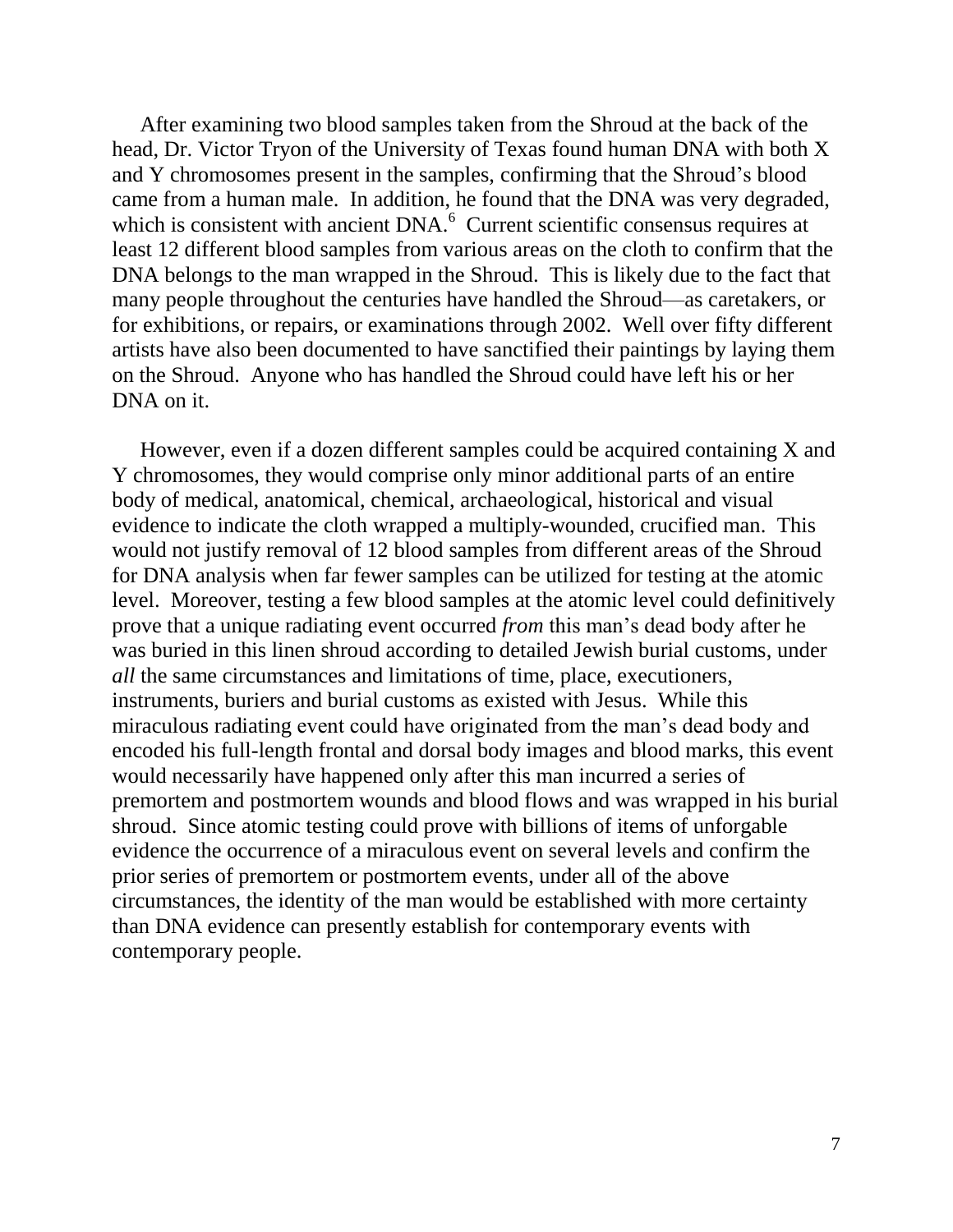## **References**

- 1. M. Antonacci, *The Resurrection of the Shroud*, (New York: M. Evans and Company, Inc. 2000); M. Antonacci, *Test The Shroud*, (St. Louis: Forefront Publishing Co., 2015).
- 2. M. Flury-Lemberg, *Sindone 2002* (Torino: Editrice ODPF, 2003). English translation: Rosamund Bandi and Susie Clavarino Philips.
- 3. M. Flury-Lemberg, "The Linen Cloth of the Turin Shroud: Some Observations of its Technical Aspects," *Sindon*, No. 16, December 2001, pp. 55-76.
- 4. This evidence is discussed in Chapter Nine of M. Antonacci, *Test The Shroud*, pps. 168-186.
- 5. Kelly Kearse, "The Blood on the Shroud of Turin: Species Unknown," *Science, Theology and the Turin Shroud*, *International Conference for the Shroud of Turin*, Redeemer University College, Ancaster, Ontario, August 14-17, 2019. [https://www.academia.edu/39251164/The Blood on the Shroud of Turin](https://www.academia.edu/39251164/The%20Blood%20on%20the%20Shroud%20of%20Turin%20Species%20unknown.pdf)  [Species unknown.pdf;](https://www.academia.edu/39251164/The%20Blood%20on%20the%20Shroud%20of%20Turin%20Species%20unknown.pdf) Kelly P. Kearse, "A Critical Reevaluation of the Shroud of Turin Blood data: Strength of Evidence in the Characterization of the Bloodstains," St. Louis, Mo. *International Shroud Conference* (2014): 1-10. [https://shroud.com/pdfs/stlkearsepaper.pdf;](https://shroud.com/pdfs/stlkearsepaper.pdf) Kelly Kearse and Thibault Heimburger, "The Shroud Blood Science of Dr. Pierluigi Baima Bollone: Another look at potassium, among other things," *Shroud of Turin Website* (21 January 2014): 1-10. [https://shroudofturin.files.wordpress.com/2013/12/bbk-7](https://shroudofturin.files.wordpress.com/2013/12/bbk-7-pdf) [pdf;](https://shroudofturin.files.wordpress.com/2013/12/bbk-7-pdf) Kelly P. Kearse, "Empirical evidence that the blood on the Shroud of Turin is of human origin: Is the current data sufficient?" *Shroud of Turin Website* (21 January 2013): 1-15. [https://www.shroud.com/pdfs/kearse1.pdf;](https://www.shroud.com/pdfs/kearse1.pdf) Kelly P. Kearse, "Blood on the Shroud of Turin: An Immunological Review," (2012): 1- 22. [https://www.shroud.com/pdfs/kearse.pdf;](https://www.shroud.com/pdfs/kearse.pdf) P. L. B. Bollone and A. Gaglio "Technical Immune-Enzymatic Application of the Shroud Drawings," presented at Third National Meeting of Studies on the Shroud, October 13-14, 1984; P. L. B. Bollone, M. Jorio, and A. L. Massaro, "Defining the Blood Group Identified on the Shroud," in *La Sindone Scienza E. Fede*, p. 178; P. L. B. Bollone, M. Jorio, and A. L. Massaro, "Identification of the Traces of Human Blood on the Shroud," *Shroud Spectrum International* 6 (March 1983): 3-6; and P. L. B. Bollone and A. Gaglio, "Demonstration of Blood, Aloes and Myrrh on the Holy Shroud with Immunofluorescence Techniques," *Shroud Spectrum International* 13 (December 1984).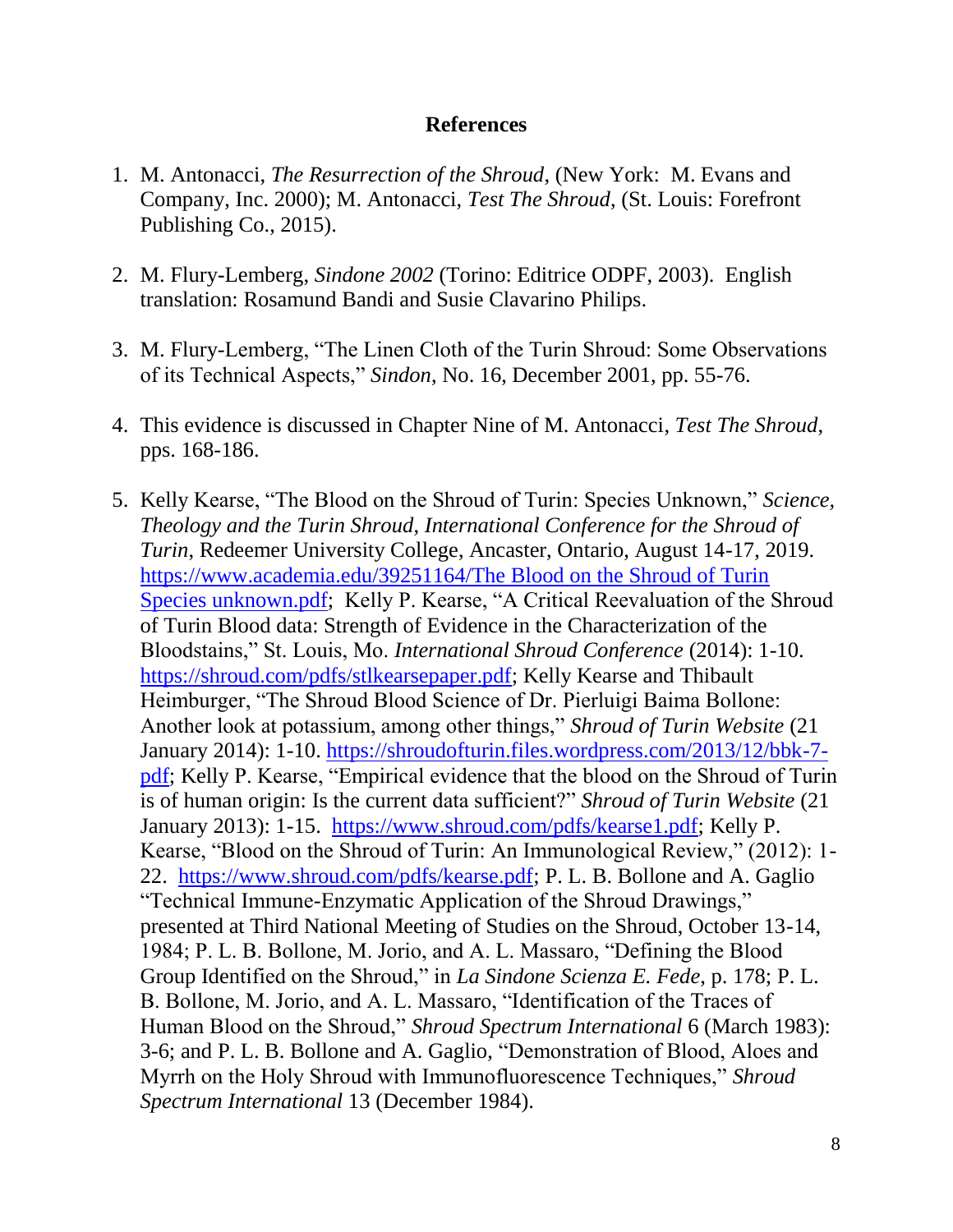6. *The Mysterious Man of the Shroud*, directed by Terry Landeau, CBS documentary, aired April 1, 1997; L. A. Garza-Valdes, *The DNA of God?* (London: Hodder & Stoughton, 1998), pp. 41-42.